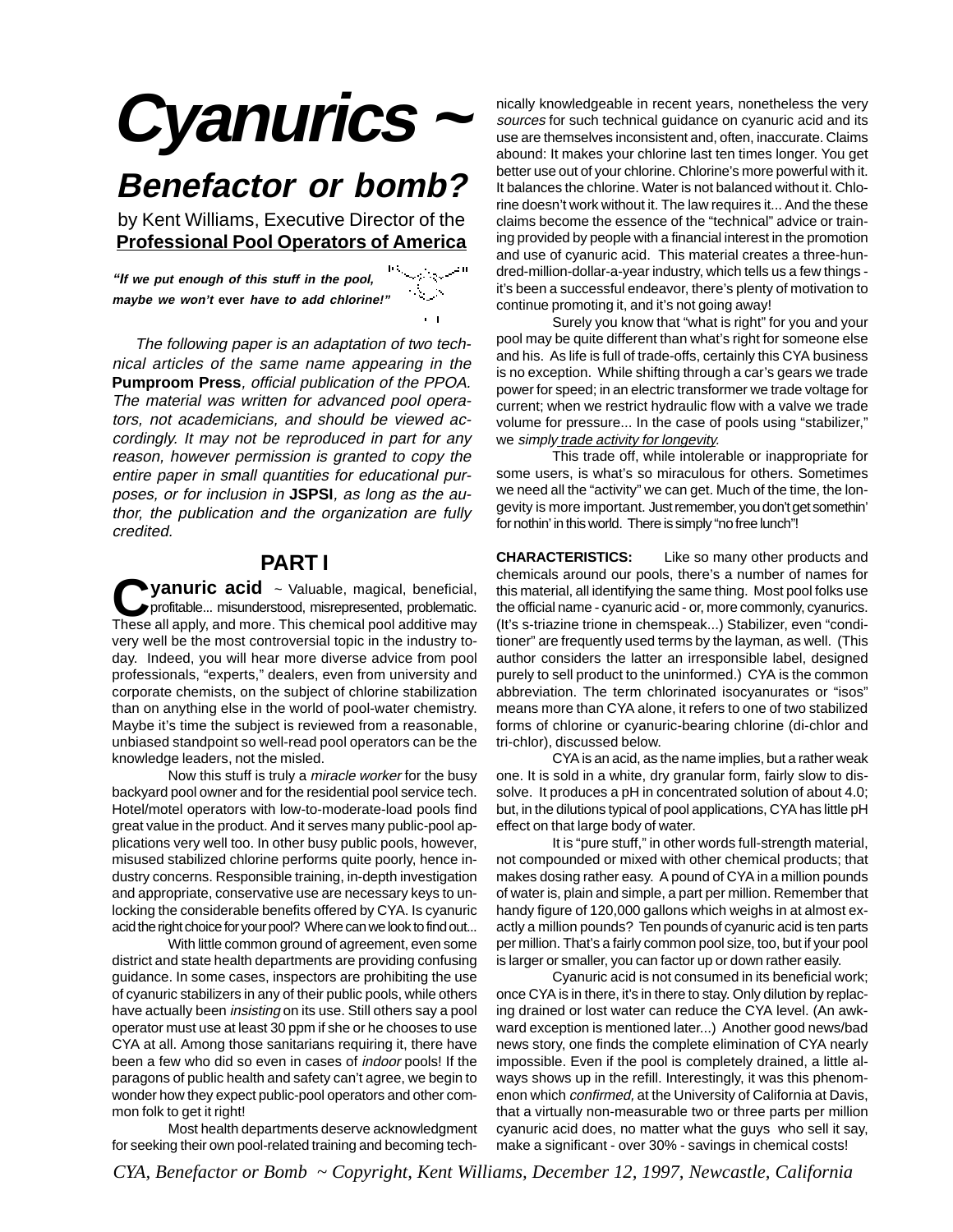Cyanuric acid is often described by well-meaning authors in extremely technical terms, picturing the molecular-structure diagram of the "enol form" complete with carbon ring, bonds, atomic strings, molecular weights and more. An advanced degree in organic chemistry would be nice to understand such material; otherwise, it's over everybody's collective head. Beyond being non-valuable information, it is simply inappropriate to include such chemistry detail in material targeted at everyday folks, especially when, invariably, the same article will contain weak generalizations, excessive over-simplifications and inaccurate parallels. "Sunglasses for chlorine" comes to mind, as well as that list of claims enumerated above. "Tiny little time pills", silly as it sounds, is actually a pretty good analogy...

Somewhat simplified, the CYA molecule in water forms a weak and temporary "bond" with the chlorine ions in the water, during which time the ultraviolet energy from the sun can't easily degrade the measured "chlorine" residual. If you could "see" into the microscopic world of  ${\sf H}_{\tiny 2}$ O, you'd find most compounds in water are in a constant state of change, as is our old friend hypochlorous acid (HOCl). This active compound comes and goes, as it ionizes (into OCI and H<sup>+</sup>), "associates" back into HOCl again, attaches to and becomes released by CYA, kills tiny organisms, oxidizes all manner of organic flotsam and jetsam, maybe even combines with ammonia... Ultimately, it is either lost to dissipation/degradation or is consumed in the noble performance of those two distinct and critically important duties: oxidizing and disinfecting.

That's a lot of goings on! The truth is we don't really much care about all the hi-tech details, as long as we know how it all works out. Results are all that count, and if we get those two important items accomplished - oxidizing and disinfecting - we should be pleased. Without CYA, the chlorine better get to work fast, because it won't be around long. With the stabilizer, the "bonding" of chlorine in a protected state affords much more time for at least some level of this work to be done before chlorine fades into oblivion. Sanitary water that's crystal clear and non-irritating - if we get this result, the method we used to get there works just fine!

**VALUE VERSUS RISK:** So what's the rub; where's that tradeoff? Is there a problem here? Let's look at a few (some hotly disputed) basic facts:

1. Isocyanuric acid helps chlorine "last longer" in pool water.

 2. The "stabilization" of chlorine significantly reduces its work value, its ORP.

3. Cyanuric acid always costs money, sometimes saves money.

No-one will disagree with item number one. And, with the reader's permission, let's decide upon the bottomline economy in Part II, as we sum up this paper's contents. That leaves the second item, which needs examining a lot more closely.

HOCl is inherently unstable, as we've all been taught. It is a real performer for that very reason. So what happens when chlorine is made more "stable"? The more stable or unchangeable a compound is, the less performance one might expect from it. Take a glance at common salt, sodium chloride, for example. It's about the most stable chlorine compound on earth. In water, salt (NaCl) doesn't oxidize, it doesn't disinfect, it just drifts around in there being stable!

Assuming the validity of the "facts," above, we might reason that higher levels of chlorine might help offset the detracting effect of the stabilizer. Indeed, most health departments

require higher residuals when using stabilizer, which tends to bear out this belief. One concern that prompts authorities to raise the minimum level of chlorine is the false sense of security created by longer lasting residuals, while reduced effectiveness of the lower value may approach the danger threshold where oxidation or even sanitation problems are likely to arise.

Additionally, the much touted savings afforded by stabilization - the net reduction in chlorine consumption - are somewhat offset by the cost of the CYA itself (both initial dose and make-up additions), and the required maintenance of higher residuals of chlorine. Then all savings bets are really off if clarity problems arise, algae gets a solid foothold, or the pool is closed due to an unacceptable bacteria count. CYA could get expensive!

All is not lost, however.

**EFFECTS ON OXIDATION & DISINFECTION:** If a little is good, than a lot must be better?

There is a point of diminishing returns with respect to the percentage of so-called stability, or "staying power", achieved as stabilizer concentrations are increased. It seems reasonable that if we stay below that dosage point, cyanurics are sure to be useful - even in some busy outdoor institutional pools. But what dosage point? To determine some practical guidelines, exhaustive tests were run by a major manufacturer and other interested parties in 1984/6 - first in the Hall of Fame pool in Florida then at the University of Hawaii competitive pool. This field work was followed by a detailed study in a controlled environment, where sensitive laboratory instrumentation corroborated the findings: Oxidation-reduction potential (ORP), considered the best means of evaluating chlorine's work value, falls off dramatically at a rapid and predictable rate as the CYA level is increased. This loss of "work value" can be stated, and plotted, in terms of equivalent free chlorine.



Referring to the chart above, we can see that at just 5 ppm CYA (pH at 7.4 and "free" chlorine residual 1.5 ppm - both held as constants), the equivalent chlorine effectiveness is more than 35% reduced! At 10 ppm CYA, the loss is 65%; at 20 ppm CYA the chlorine's equivalent effectiveness is down a startling 80%! Beyond 25 ppm CYA we can expect, in terms of oxidizing power, about 10% more in additional losses with very little gain in retention (see Figure 2, below). This is the case, no matter how high you go -- a classic case of diminishing returns!

"Aw c'mon, how can that be?" you ask. "I know of pools with twice that much cyanuric acid. Their water's clear, and the health guy says the plate count for bugs is OK..."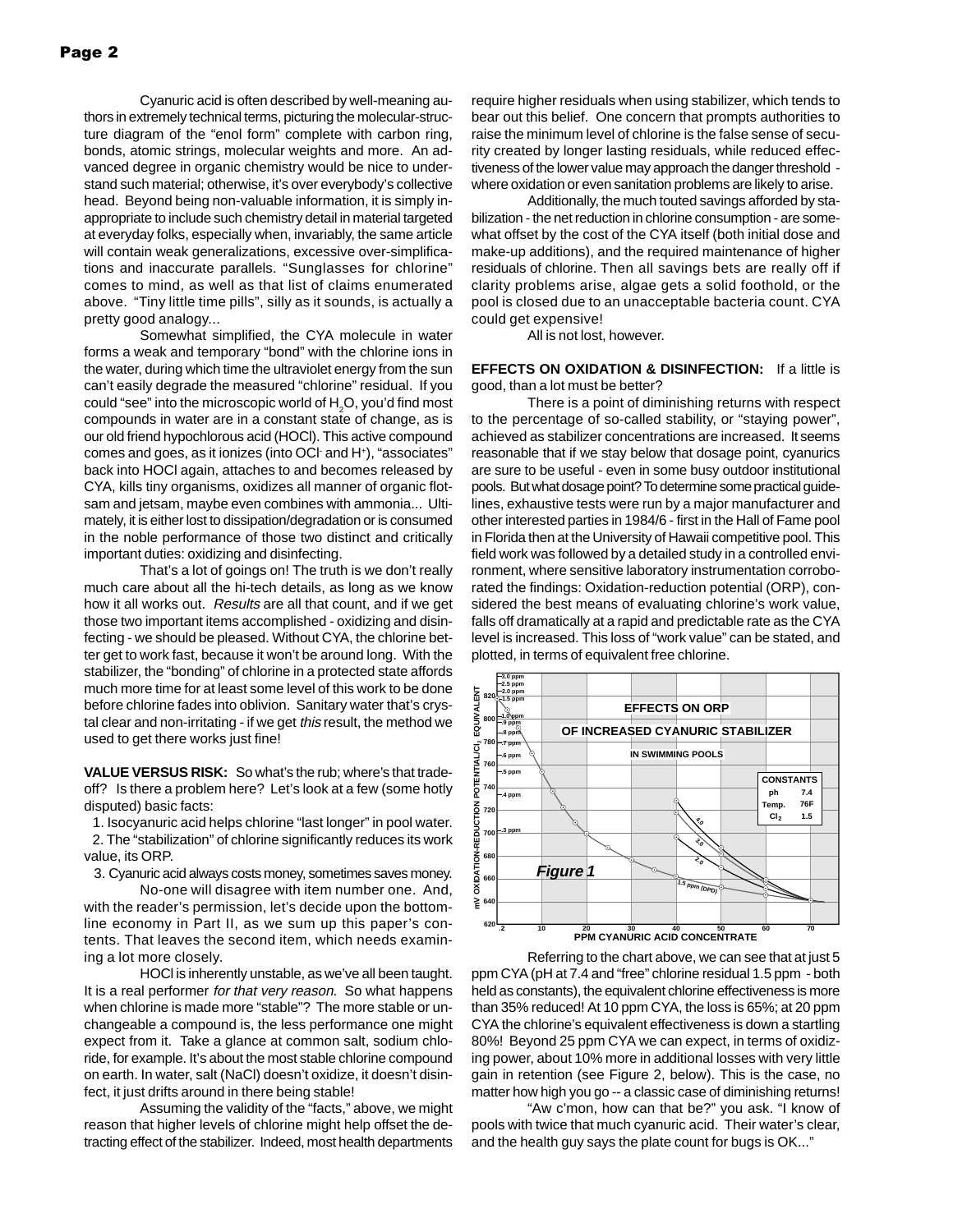Remember what we are comparing: Potential to oxidize. If you don't need it all, you don't use it all and you're ahead of the game for a moment. In any pool, if the first .1 ppm can handle all the bugs, it does. If the next .3 or .4 ppm can handle all the organic contaminants, it does so as well. The rest shows up on the test kit as "residual" - that which is left ready to do more useful work or, sadly and more likely, to decompose by the bombardment of sunlight.

Now add some stabilizer. The residual sticks around, appearing to be available to work. But the trade-off takes its toll. We've lost most of the power of the "insurance residual", that standby power of excess, measurable, active chlorine. Well, if this pool's out in front of a mom-and-pop motel with four swimmers a day, what little ORP is left will work just fine. Just stir in the football team after the Saturday game, a basketful of leaves or a dead cat, however, and see what you've got! This pool needs more than it's got, and you lose. You'd be asking that well-taxed 1.5 ppm, acting as if it were only .3 ppm, to handle half-a-part-per-million of ammonia. Not a chance...

You're paying the premiums on that insurance residual, so you might as well have the benefits... or most of them. Cyanuric use, balanced against experienced and predicted loads, is a tricky exercise reserved for the experienced pool operator who knows the consequences of too much stabilizer. Phoenix in the summer? Sunny, busy pool? Try ten parts per million or fifteen. Pool's not automated? Try up to 20 ppm. Walk that tightrope between demand and retention; the rewards are worth it. But, with so much less CYA than the guy at the pool-supply store recommends, will it really last longer?





With all this conversation on the ORP fall-off and lack of work value, let's examine just where we really stand on staying power, that ever-so-sought-after chlorine retention. We can't find our diminishing-return point without knowing what increase in residual lifetime to expect. Look at figure 2. (The data was extrapolated from public, technical bulletins of a major specialty chemical manufacturer, based on their in-house research.) This chart shows reasonable retention achieved with only 5 ppm CYA in use. Over 80% of all the retention potential available is achieved at 10 ppm, while values much over 20 ppm CYA exhibit diminishing returns, soon appearing beyond the cost-effectiveness threshold. These are not exactly the numbers you see advertised...

Another surprise: As effectiveness (in terms of ORP) is lost with rising cyanuric concentration, a flattening of the curve occurs around 70 ppm CYA; here's where no appreciable additions of chlorine will make any difference in the resultant level of ORP! Look at the three short curves in Figure 1 as they converge at about 12% of the original work value... no matter if

you have 2, 3, 4 ppm chlorine or lots more! Stated simply, as CYA exceeds 70 ppm, virtually any level of chlorine will result in no more than about .2 ppm equivalent effectiveness. Longer lasting, yes. Better working, No. Levels of cyanuric from that point upward make any quantity of chlorine a pretty bad investment.

At much over 50 ppm CYA, controllers are a bad investment too; and as the water approaches 70 ppm CYA, controllers of ORP (the principle behind virtually every pool-chlorine automation device on the market today) simply quit - dead. If ORP won't rise when you pump the sanitizer into the pool, these systems won't meet set-point and wont turn off. Any claim to the contrary is simply false. (Try it in a bucket someday..!) All controllers will function OK at low levels of CYA (if you lie to the circuit by up-calibrating to compensate for the lost ORP) and none of them works at high CYA. Period.

Having investigated oxidation fall-off and "staying

Power", what about disinfection - bug-killing power? We don't want anything alive in the pool but the kids, so sanitizing is generally the variable of greatest concern. And this is where sta-30 bilized chlorine gets its highest marks, too. While so much disagreement is found among the pros regarding this often-studied sanitation aspect, we all have to admit - if a bug dies in one-tenth



seconds (100 times slower) it's still a dead bug! Looking at the pair of curves in Figure 3 (published in Applied Microbiology back in 1966), however, a very tough-to-knock-off bug named pseudomonas auruginosa (hot-tub itch) takes an unacceptably long time to die with low chlorine residuals under stabilized conditions. You'll note the researchers didn't use levels of chlorine now commonly suggested for spas but lower values allowed in the early days of CYA use. (You will have to concede, however, these levels are still found every day in spas and pools by environmental-health specialists all over the country.) At 70 ppm, a CYA level all too commonly reached or exceeded in public spas and pools, a half-part per million takes 20 minutes for the desired 99.9% kill, and 70 minutes at .1 ppm! Either value of chlorine could kill this pathogen in 5 to 20 seconds if not impaired with cyanuric acid.

Most pathogens are much easier to do away with than pseudomonas. Kill times are often extremely short, even in the presence of stabilizer. The experiments above were done in "unstressed" laboratory water, while more true-to-life conditions have shown a few bacteria appear to die even more quickly in the presence of CYA! Nonetheless, in exhaustive tests based on even the easiest to kill bug of all, coliform, levels of ORP under 650 mV (millivolts) could not be relied upon to produce satisfactory kill - and CYA was the regular and dominant negative influence in this impaired capacity to sanitize. (See details in Part II.) Even the World Health Organization has established 650 mV to be the minimum safe ORP for sanitary water.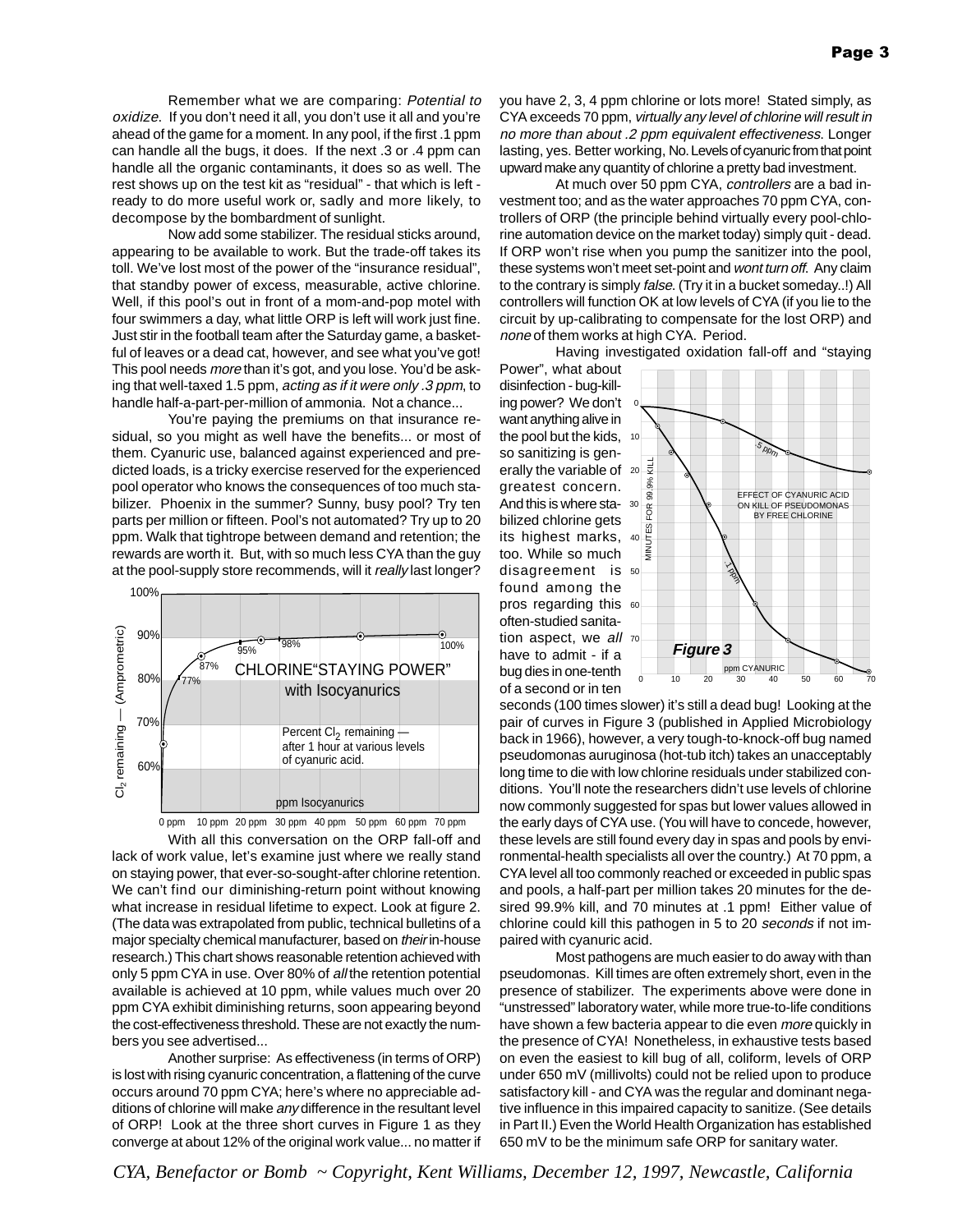So stabilized pools, generally, remain safe from a health standpoint until ridiculous levels of CYA accumulate. Resultant water conditions don't appear to change for the worse until the demand threshold exceeds the greatly limited "insurance" ORP. Then the first thing to go is clarity. Second, if the conditions are right, comes severe and un-yielding algae. A distant third is unacceptable sanitation.

So when and how much? When chlorine demands and costs are out of hand due to hot, sunny outdoor conditions, when the organic load in the pool is moderate to low, and when the operator is trained and has time to more closely monitor water conditions, stabilizing may be in order. Establish levels of 5 to 12 ppm CYA, or a little more, for your outdoor automated pool. Allow 20 ppm or so to provide good retention in a manually treated pool. Don't EVER use CYA or stabilized chlorine in an indoor pool, and, even outdoors, please don't use as much as the guy who's selling it suggests...

There's much more to discuss, so check CYA Part II. We need to look at stabilized chlorine products - their value and their drawbacks, more on what motivates the CYA information sources, why testing is a problem in itself, how the Oregon Study on ORP applies, and what the Pinellas County Study misses... followed by a 24-item bibliography in support of this opinion.

#### Part II

Having covered in Part I cyanuric acid's significantly depressing effect on oxidation (ORP), it's resultant improvement in residual "staying power" and its slowing of pathogen deactivation, we should be able to wrap up the conversation here. As the hazards and drawbacks of stabilization continue to unfold below, we won't lose sight of the fact that cyanuric acid is an extraordinary product which serves the industry well when responsibly promoted and used.

**ORP LOSS AND THE OREGON STUDY:** To begin again, we will expand on a study alluded to in Part I, illustrating *oxida*tion/reduction potential's unique value as a measure of a disinfectant's quality as well as potential to oxidize. However unplanned, that very same research illustrates convincingly that excess CYA is trouble with a capitol T in public-spa water. We should examine Dr. Brown's report in the context of CYA use and misuse.

Quoting from PrP issue 5 (ORP and Oxidation) where the research was detailed: "...In this remarkable study, thirty public spas were examined for all normal pool variables, plate count (bacteria density) and, finally, ORP. Extremes showed up in pH from 5.7 through 8.3, combined chlorine from 1.4 to 34 ppm, free chlorine from 0 to 30 ppm, cyanuric acid (what's it doing in a spa anyway??) from 0 to 1,300 ppm, plate counts from 0 through 15,000, and even Pseudomonas up to 12,400! The only correlation that stood up throughout the study was the relationship between ORP and the presence of pathogens. Virtually no plate count existed in the spas where ORP values were found to be above about 630 millivolts, while lower values, no matter the free chlorine residuals present, all had dangerous or near-dangerous levels of pathogenic life.

Among the unsafe pools in the study, chlorine residuals bore no resemblance to the plate-count values. Even when the free chlorine was as high as 4 ppm, a significant plate count existed because the ORP in that spa was 537 mV. The pH was 6.9, so why was the ORP so low in that spa's water? Excessive cyanuric acid was the culprit, as was the case in all but two of the thirteen spas exhibiting ORP levels at or below 630 mV..."

 This famous study corroborated other less known works and even the German DIN Standard, all establishing or confirming ORP thresholds and reasonable, universally recognized, standard values. An ORP level in water of 650  $mV$  is the most widely accepted minimum for qualitative results, worldwide.

650 mV of ORP can be achieved with a variety of chemical compounds, conditions, and influences. It is "qualitative". 650 mV is the same working value whether it takes only .1 ppm "free" chlorine at pH 7.2 with no CYA to get there or 3 ppm at pH 8 in the presence of 30 ppm CYA to make it. In the second of these two extreme examples it takes 30 times more chlorine to achieve the same results. All it took was a pH elevation and the addition of cyanuric acid. Amazing...

Is 650 mV some kind of absolute drop-dead value? Of course not. Surely 620 mv or 640 mv will do the job under most conditions, sanitizing well and oxidizing adequately; the point is that 450 mV won't do it - and that's an easy low to arrive at with excessive CYA.

The Oregon study's most valuable conclusion was that no variable found in pools - not pH, free chlorine residuals, clarity, CYA, TDS, chloramine, none - could be linked to bacterial plate count. Only ORP was consistently reliable in predicting the sanitation of the body of water - above 650, consistently safe water; below 650, usually unsafe water. ORP is key, irrespective of the absence or presence of cyanuric acid or any other enhancer or detractor of chlorine. Yet ORP is exactly what cyanuric acid depletes.

Without stabilization, ORP levels well over 800 mV can easily be achieved with .9 to 1.0 ppm of free chlorine at pH 7.4, a work value which is knock-'em-dead generous. (See the ORP nomograph, PrP Issue #5, page 5.) This level of oxidation potential is simply un-achievable if stabilizer is present, however, at any practical residual of chlorine. If you need the ORP to handle consistently high organic loads in your pool, stabilization starts to look more expensive!

Over the years, many other "research" papers, articles and opinions have been written on the subject of stabilization. Most are favorable, even expressing unmitigated praise for CYA. Yet virtually every author writing positively about CYA addresses the subject of longevity and water sanitation only, with little or no concern (or even acknowledgment) for oxidation. The recent Pinellas County (Florida) CYA study is an excellent example of such incomplete work. A scholarly study, numerous and varied pathogens were summarily deactivated under even more numerous conditions of residuals and stabilization. The results were just like so many other sanitationonly reviews, quite positive. We already knew that bugs will die. C'mon, guys, that's the easy part. Get it together and do a study on organic oxidation and ORP in the presence of CYA, not give us more talk about sanitation. At least own up to the existence of this critical, unacknowledged variable. We can't stress enough that the two processes are different, and success in the bug-killing arena does not presume adequacy in oxidation, where its absence assures cloudy water, algae, and short filter cycles. As sanitation is so easy to come by, evaluating **oxidation** must be fundamental to the review of any sanitizer or stabilizer.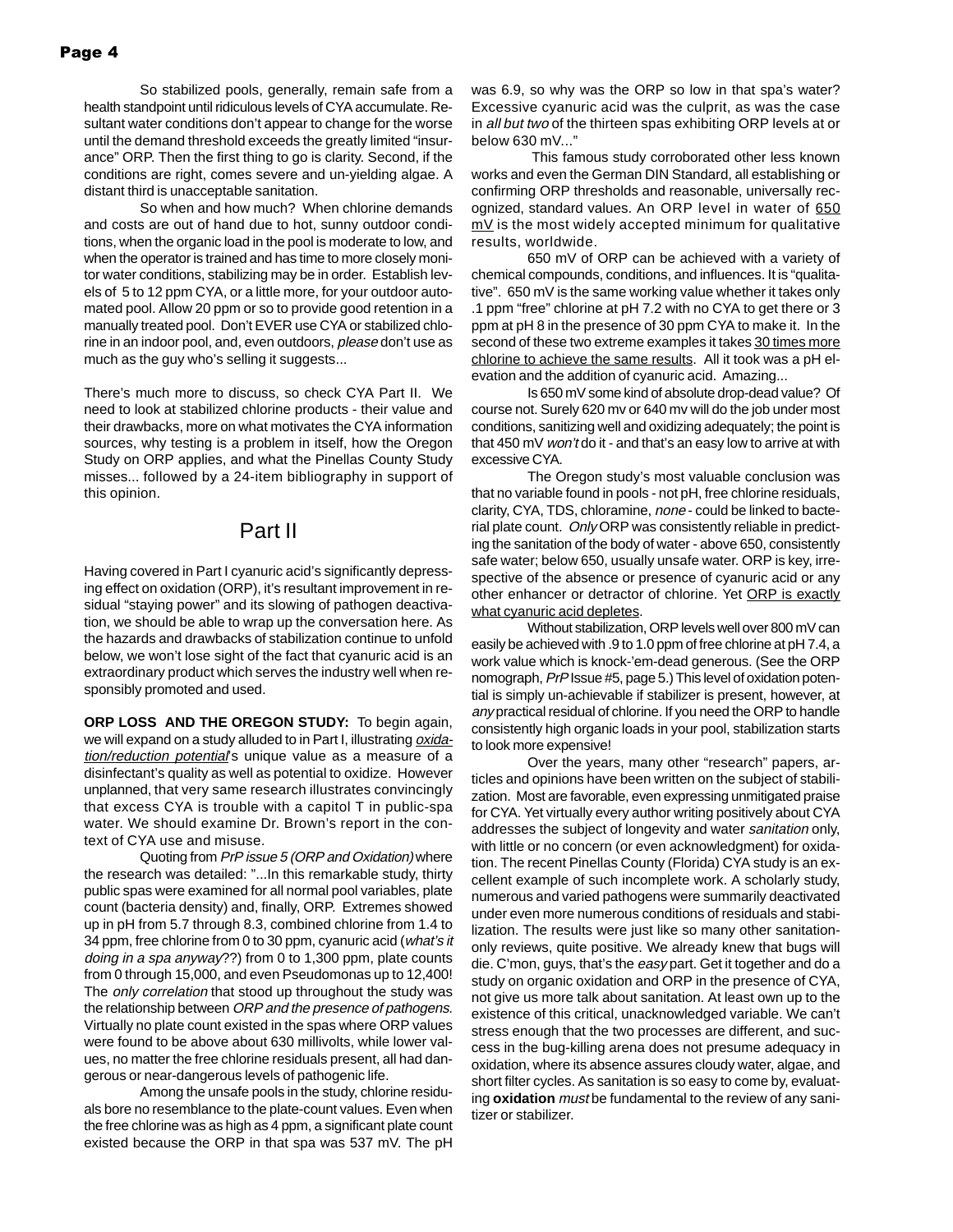**STABILIZED CHLORINE PRODUCTS:** While the two common stabilized types of chlorine can't be covered exhaustively here, a some description of dichlor and trichlor and their use and misuse is necessary to complete this CYA inquiry.

Sodium dichloroisocyanurate (dichlor), a granular, stabilized chlorine product, is commonly sold for hand-feeding of residential and, sadly, public pools. It is promoted as "pH neutral". In fact, however, it is slightly acidic, producing a pH in a 1% solution of about 6.0. Unless your make-up water has a high pH, or some other high-side influence exists, your use of dichlor almost always requires some alkalizer (high pH material) for pH offset. Dichlor's cost is higher than most other chlorine products, but it is handy for small-pool users and is easily hand fed.

Dichlor should not be used as the routine sanitizer for public pools, mainly because it must be hand fed and most health departments require automatic feed systems. Moreover, caution has to be exercised when dichlor is used more than infrequently to avoid undesirable accumulations of CYA over time; by weight dichlor is 57% cyanuric acid! You'll be stuck draining the pool because you used too much of that high-priced chlorine for too long.

Dichlor is said to have a "62% available chlorine content" which means 1.6 pounds of this material in 120,000 gallons - a million pounds of water - yields a residual of one part per million. (One pound of elemental gas chlorine would yield the same, so divide 1 by 1.6; you'll get the advertised 62%.)

Dichlor is even promoted as an algaecide, usually under a disguised name at an elevated price. It will help kill algae, (maybe even that allowed to bloom because of excessive stabilization,) but so will the inexpensive chlorine products. True algaecides are a better bet for your money.

Use of Dichlor for superchlorination should be avoided as well, because of costs and the rapid CYA accumulation. Nonetheless, it is sometimes packaged and profitably sold for this very purpose. This is the *last* product you should use for superchlorination!

Moving on to trichloroisocyanuric acid, most often sold in tablets or sticks, we find a product that has grown immensely in popularity because it is idyllic for "erosion feeder" use. These simple plastic feeders are very inexpensive hence their proliferation; as they allow the hard-compressed, low-solubility tablets to dissolve slowly and continuously into a sidestream. ("Floater" feeders, the ultimate in cheap simplicity also based on the slowdissolving principle, are found in many private-sector pools. They are generally not accepted by health departments, however.)

The characteristic pH of a saturated solution of trichlor is 2.9, an extremely low and aggressive value! On the other hand, the apparent chlorine content is high, calculated at about 90% - hence an easy sale to performance seekers. Performance, however, diminishes as CYA accumulates...

The cost is very high, responding to a market willing to pay. In a survey of pool service companies, Service Industry News, July 14, 1995, reports that trichlor dominates the market in sales in all regions of the country except Florida and Southern California - often holding an 80% preference rating. Sadly, many indoor pool owners are among these customers.

It takes 1.12 pounds of trichlor to equate to 1 pound of gas chlorine, in terms of resultant residual. Even though there's this apparent 90% yield, the product is, by weight, over 54% cyanuric acid. A busy 120,000-gallon outdoor high-school pool using only ten pounds per day, even figuring in backwash and other water-loss dilution, could gain 4 ppm CYA per day. The pool could rise from 20 ppm CYA to a staggering, debilitating 100 ppm in only twenty days! Go figure...

The popular tri-chlor erosion feeders are often a source of severe equipment damage too, as instructions for installation have routinely included the "looping of the pump". The installer gets his "free" erosion flow from the available pressure differential across the circulation pump, thereby introducing a very low pH solution prior to the pump impeller, the filter and the heater. You've seen installations like this... at all those hotel spas with the pretty turquoise plaster!

The untrained use of trichlor, even with properly installed systems injecting downstream from all a pool's equipment, often leads to equipment and plaster damage nonetheless. Uncorrected, the naturally low pH of the dissolved product erodes total alkalinity as well as the water's pH, causing the saturation index to plummet. A properly introduced alkalizer is absolutely necessary to maintain the necessary mid-seven pH in the water.

In the experience of this writer, mis-use of tri-chlor now rivals both gas chlorine and acid washes in the competition for the most common source of costly public-pool damage!

**REGARDING INDOOR USE OF CYA:** It must be emphasized here that **the indoor-pool use of cyanuric acid or stabilized chlorine products is wholly inappropriate**. CYA serves only to reduce the loss of chlorine residual due to ultraviolet radiation from the sun; there's none of that indoors, so higher priced chlorine works much less and lasts no longer. It's the hoggish (or, more typically, uninformed) contractor who installs that cheap erosion feeder on a new indoor pool when the designer fails to specify a more appropriate sanitizer and feed system. That forces the owner to use the only type of chlorine that works in such a feeder - expensive, potentially damaging, less-effective trichlor. So as you're wasting your money you may be harming your plaster or destroying the metal pump, filter and heater too!

Those who knowingly sell CYA or stabilized chlorine for use in indoor pools or spas do so out of ignorance or greed. There can be no other reason.

**TOTAL DISSOLVED SOLIDS - THE COVER STORY:**Total dissolved solids (TDS) naturally elevates as the CYA and the sodium chloride build. As the stabilizer accumulation becomes excessive, TDS is often blamed for a noticeable and sometimes severe drop-off in oxidation and disinfection. Unacceptable cloudiness, algae and even bad health-department reports can be the result, but CYA is held blameless as fingers continue to point at TDS.

"Oh my gosh, you're nearing 3000 ppm TDS; drain your pool!" is a common cry. Don't buy this one. As reported in **PrP #1** (What's All This Fuss Over TDS), high TDS has been inappropriately maligned for as long as CYA's been around. 10,000 ppm and much more can be harmless in public pool water, as the predominant constituent of TDS in all "aged" pool water is common, everyday salt. In non-stabilized pools, lofty TDS allows perfectly satisfactory chlorine effectiveness. Even chlorine in sea-water pools, at 33,000 ppm TDS, works just fine! Published statements that even 50% reduction in chlorine's effectiveness occurs when TDS rises to "2000 ppm or 1000 ppm above the make-up water" are patently false.

"No, it's not TDS, it's the 200 ppm CYA..." might be the more accurate observation when cloudy water and algae appears. Drain, dilute, or otherwise reduce the CYA so some ORP emerges and chlorine can go back to work. Don't blame TDS!